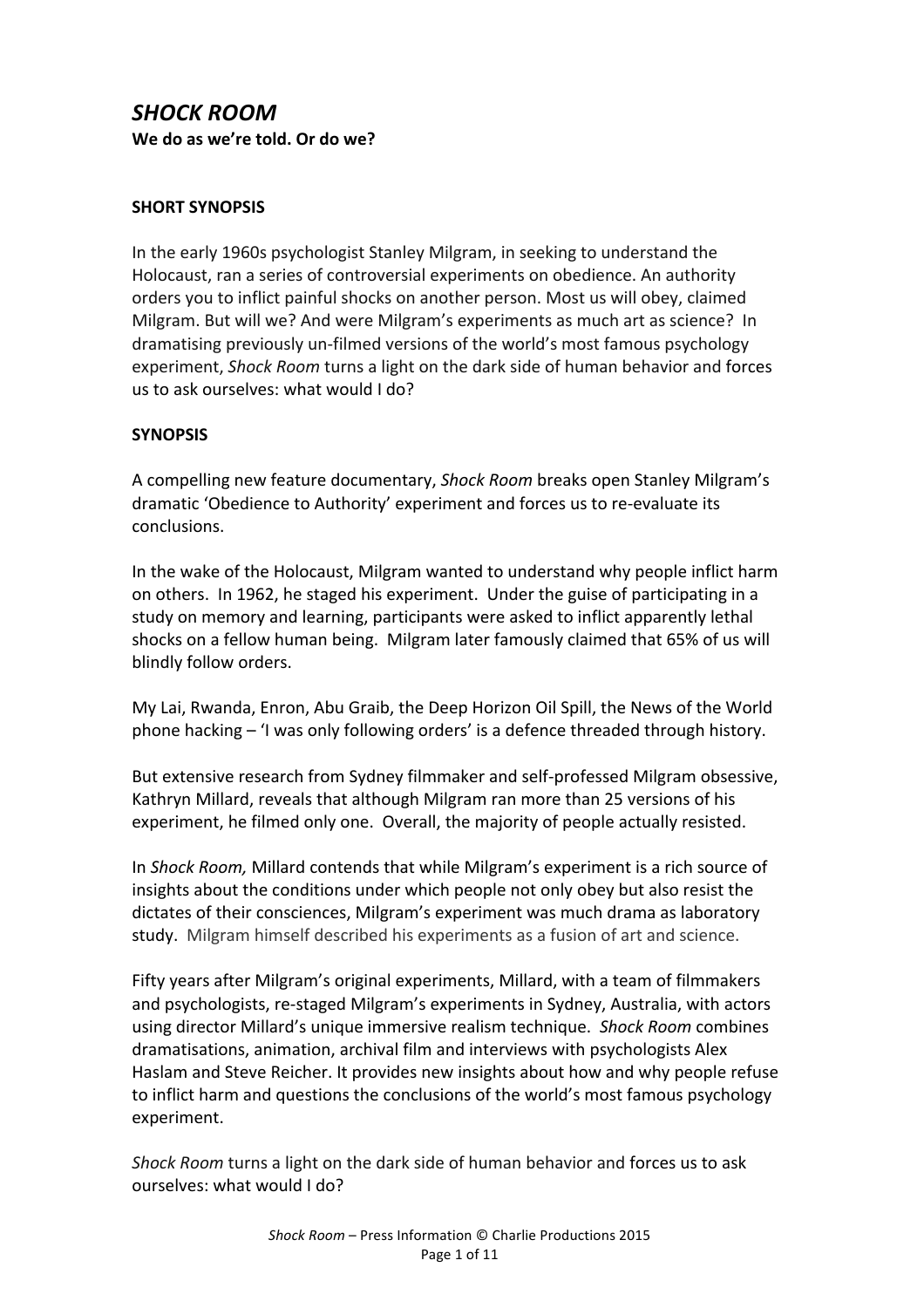#### **DIRECTOR'S STATEMENT**

I first came across the work of Stanley Milgram as a student in Psychology  $101$ —or 'Rats and Stats' as we called it. More interested in the behaviour of humans than rodents, I found Milgram's black-and-white footage of ordinary people grappling with their consciences compelling. So much so that *Obedience* was one of the films that set me on the path to becoming a filmmaker. But I was always uneasy with Milgram's conclusions. Were we really programmed to obey?

Fast-forwarding, I worked for screen culture organisations, wrote and directed documentaries and feature dramas, and completed postgraduate degrees in film and history. As an academic I combined—and continue to combine—creative practice with scholarship. For many years, revisiting Milgram's dramatic experiment sat on my list of 'One Day' projects. In the meantime I read everything about it I could get my hands on. As well as the participants who disobeyed, I was particularly interested in Milgram's work as a filmmaker: How did it shape his experiments? How did his film **Obedience shape public understanding of his psychological work? After all Milgram** himself acknowledged that his controversial experiment was as much art as science.

In 2008 I began ordering materials from Yale University's Stirling Library where Milgram's extensive archive of documents are held. I watched the out-takes of *Obedience* and read his notes. I remember the excitement of looking at new pieces of the puzzle—from script notes and film budgets to recordings and transcripts. Amongst his papers were lists of scrawled figures as he worked out how to make a film with a shoestring budget. As an independent filmmaker this was a scenario I knew only too well. 

Finding the groundbreaking work of social psychologists Steve Reicher and Alex Haslam was an important step. Like me, they did not accept the conventional explanation for harmful behaviour, which goes: 'I was just following orders'. I asked them to contribute their professional expertise to a film project I had in the pipeline.

From my 2012 micro-budget film, Random 8, I had developed a method of working with actors to restage social science experiments as drama. In 2013 I was awarded an Australian Research Council Discovery Grant (Arts and Humanities Panel) to make a film revisioning Milgram's landmark experiment. To this end, we built a contemporary version of Milgram's laboratory set complete with shock machine. As Partner Investigators, Steve Reicher and Alex Haslam advised on psychology.

Fascinating as they are to watch, it is easy to dismiss the participants in Milgram's 1965 film as historical figures from another era. Not like us. I wanted to bring the Obedience experiments alive for audiences now. In *Shock Room*, we follow nine fictional characters through contemporary dramatisations. Men and women of different ages, different cultural and socio-economic backgrounds. I cast actors with experience in theatre as well as film, skilled actors capable of sustaining long improvisations. The actors agreed to participate in the project without knowing its storyline. I assured them that they would be safe (and that no nudity was involved). As a director, I consider the trust that the actors placed in me a great privilege. I sketched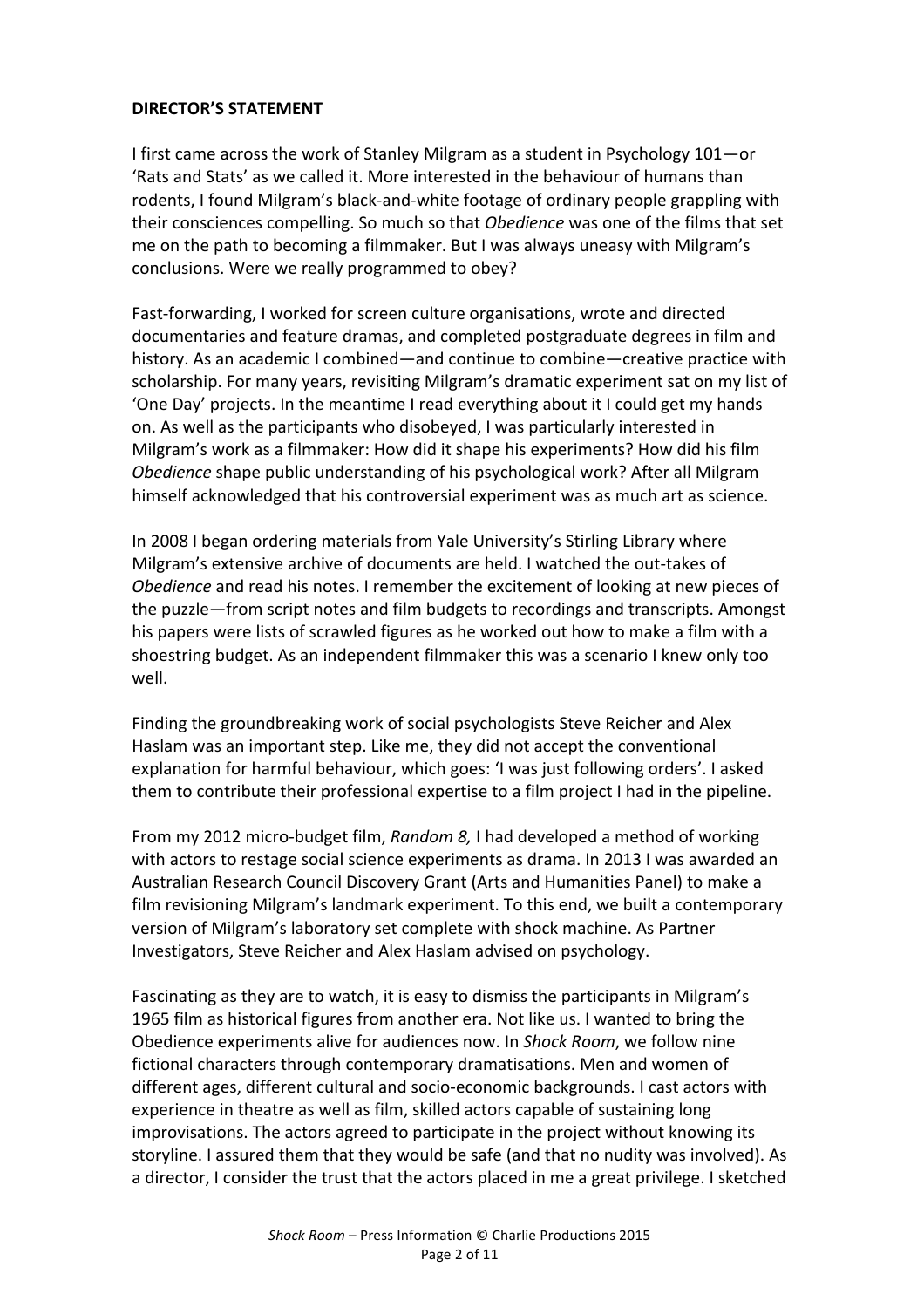the characters in collaboration with the individual actors to ensure a representative mix of contemporary citizens. The actors then did their own detailed research to bring those invented characters to life. My brief to the actors was that we would be covering them with multiple cameras and shooting extended takes. They were responsible for responding in the scenario moment-by-moment. I cast Simon London as The Experimenter and Martin Crewes as The Learner. I shared my research with them and we spent some time interrogating all things Milgram.

When Director of Photography, Calvin Gardiner and I first talked about the film, we decided it was important to capture each character's session as a complete entity. We needed a lot of cameras to get angles. We shot with three main cameras behind a one-way mirror to convey the sense of looking in through a window in the laboratory. Six Gro-Pros were placed in the set. The most important camera was on the shock machine itself to capture the drama between the teacher and the experimenter.

Sound Recordist James Currie wired everyone for sound. Alex Haslam and Steve Reicher advised on psychology. We shot interviews with them drawing on their own interpretations of the dynamics of obedience and resistance.

Editor Karen Johnson and I shaped the film with an eye to the human drama. At assembly edit stage, Craig Deeker and The Gingerbread Man post-production house came on board. Tess Boughton's hand-drawn animation brought some of the film's big ideas to life. Phillip Johnston contributed an inventive jazz score. While Lawrence Horne's sound design and mix treated the shock machine as a character in the drama.

Fifty years after Milgram's film, we made *Shock Room* to tell a different story, a new story, about his famous experiment. A story that is as much about resistance as obedience. When I began researching this film, most laypeople and many psychologists accepted Milgram's findings that two-thirds of us will obey orders to inflict harm on another person when ordered to do so by an authority figure, as gold standard. Incontrovertible. But now, more and more researchers around the world are questioning that. New eyes, new evidence, new insights. *Shock Room*.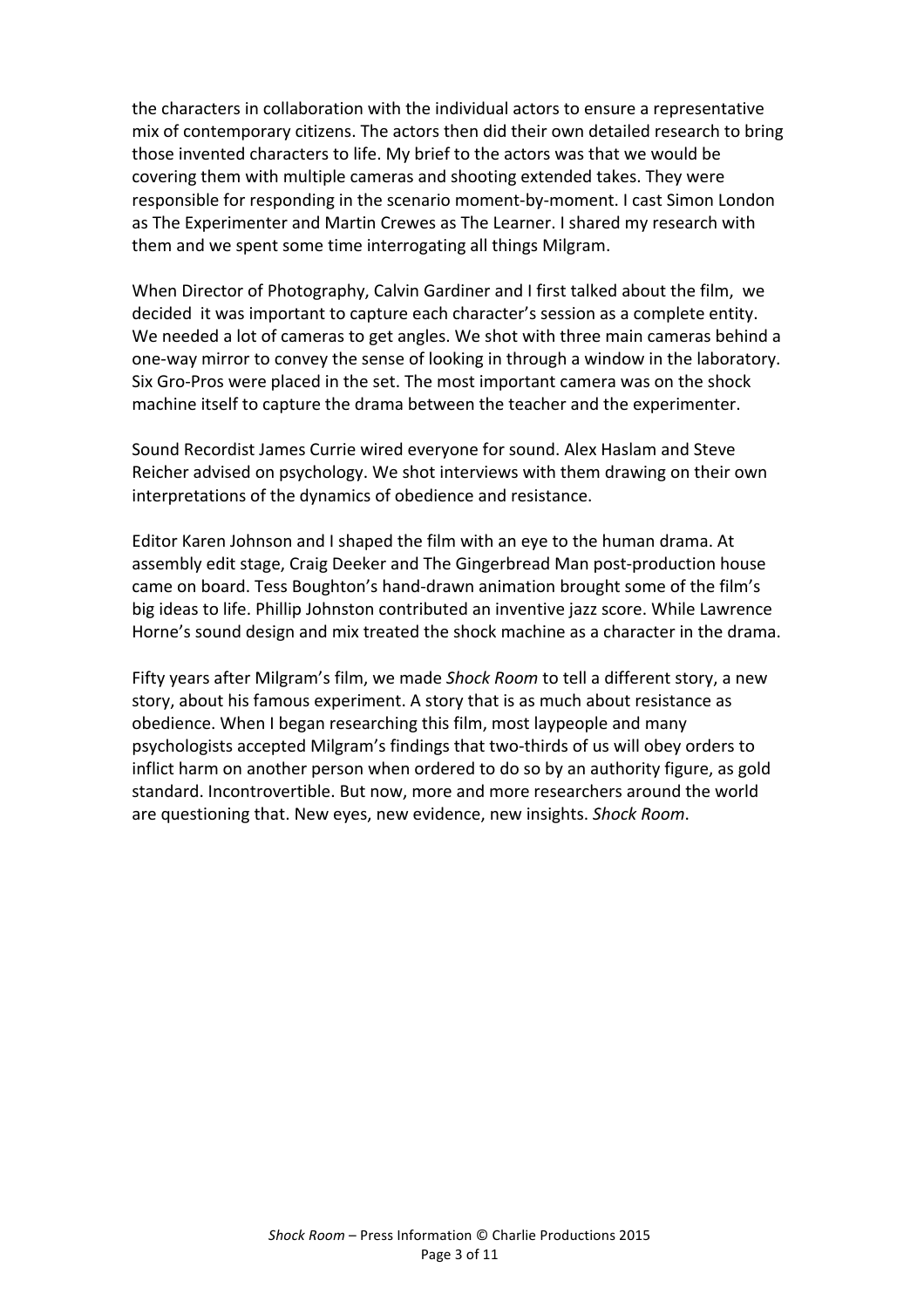# **THE PSYCHOLOGISTS: Alex Haslam and Steve Reicher**

ALEX Haslam and Steve Reicher go back a long way. They both had the same PhD supervisor, developed similar professional interests and are frequent collaborators, as well as friends, exploring intellectual passions about topics like social identity, leadership, resistance, obedience and power.

Clearly, Stanley Milgram's classic "Obedience to Authority" experiment of the early 1960s is grist to both their intellectual mills. "I was never convinced by the standard obedience line," says Haslam, now with Australia's University of Queensland. "It just didn't ring true," adds Reicher, based at the University of St Andrews in Scotland.

When Australian filmmaker and academic Kathryn Millard contacted them a few years back about teaming up on a documentary on Milgram and his famous experiment, both Haslam and Reicher were intrigued. Not only were the pair already curious about Milgram's findings, in 2002 they had collaborated on a BBC series called *The Experiment,* inspired by Stanford University psychologist Philip Zimbardo's 1972 "Stanford Prison Experiment".

Following on from Milgram's "Obedience to Authority" experiment, Zimbardo investigated tyranny, rebellions and abusive behaviour in a simulated prison environment. Like Milgram, Zimbardo filmed the experiment. In their BBC series, Haslam and Reicher reran the project, finding that people do not mindlessly brutalise others, as Zimbardo concluded. Instead, tyranny results from what they call the "engaged followership" of subordinates rather than blind conformity to roles or rules.

For Haslam and Reicher, social sciences such as psychology can only advance if ideas are challenged, rejected, refined or created. When findings like Milgram's are entrenched that can be hard to do. "It's a real challenge to get people to think again about what these studies are about and what they show," Haslam notes.

Given the influence of Milgram's work within academic circles and the wider society --"I was just following orders" is the conventional explanation of and excuse for brutal behaviour -- Haslam and Reicher were looking for ways to generate public debate on the nature of obedience and the potential for disobedience.

Evidence suggests scholarly articles alone would have little impact. "We've got to get out there and communicate," argues Haslam, who has long believed in spreading ideas and igniting public discourse about important ideas.

Reicher agrees. "So when Kathryn contacted us and proposed that we work together on a project to revision Milgram – what became *Shock Room* – it seemed simply ideal. A partnership made in heaven."

It was also a lot of fun. According to Reicher it was a "joy" to watch Millard, the cast and the crew apply their skills to the intellectual challenge. "I'm so looking forward to seeing how audiences react to the film and so keen to use it to engage people in debate."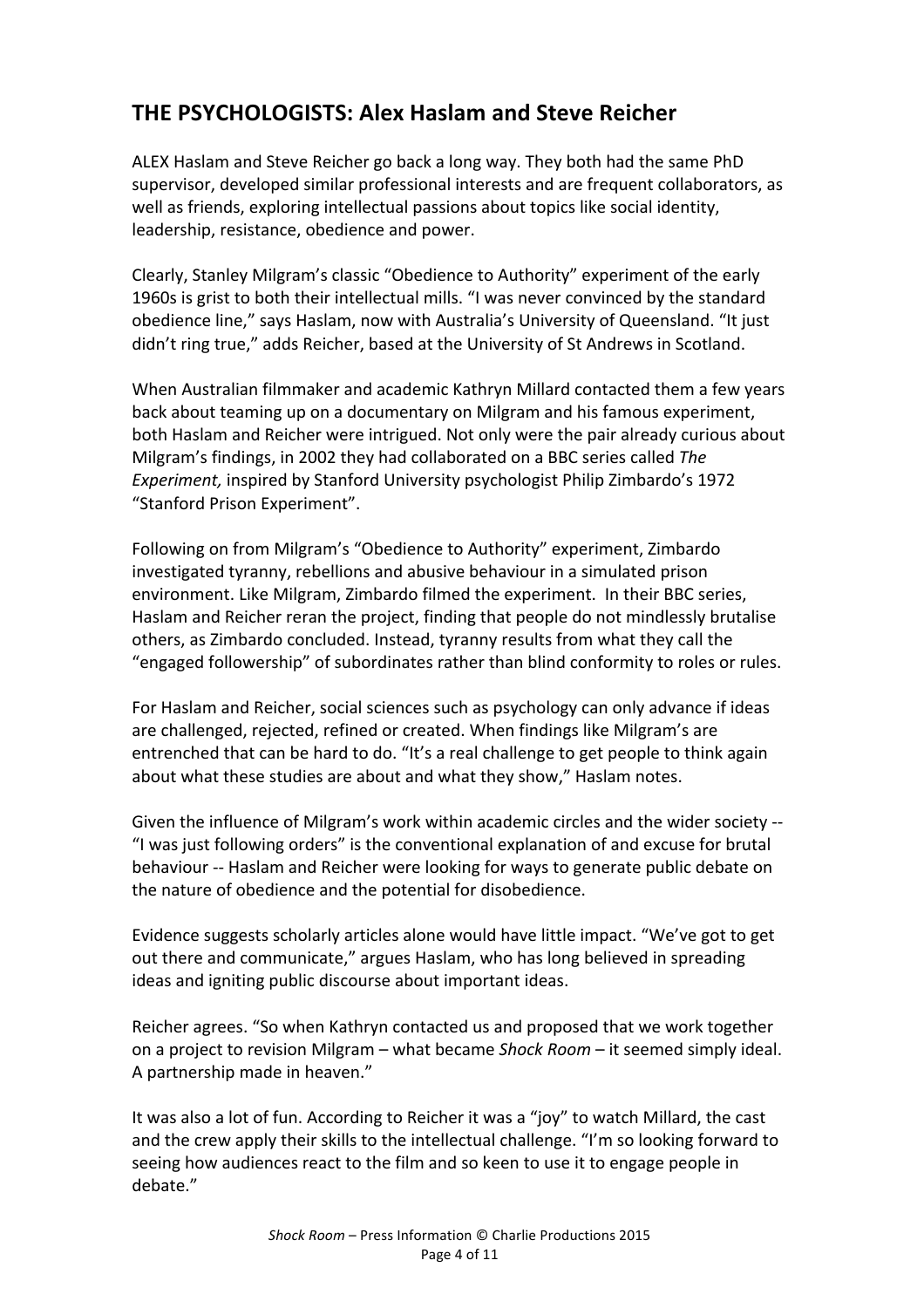# **'SHOCK ROOM': When Art Met Science**

THE 1951 film *When Worlds Collide* dramatised the catastrophic consequences of an impact between Earth with the rogue star Bellus. Some 50 years later the feature length documentary *Shock Room* reveals the creative consequences of the impact of art on science... and science on art.

This collaboration, initiated by filmmaker Kathryn Millard who approached psychologists Alex Haslam and Steve Reicher, made it possible to put Stanley Milgram's influential "Obedience to Authority" experiments to the test  $-$  and to find the conventional understanding of the results wanting.

*Shock Room* contends that the experiments do not 'prove' that people blindly follow orders, as widely believed. Instead, Milgram's work reveals that people 'obey' if they believe in the goal. Obedience is a choice, as is disobedience.

Milgram's himself described his experiments as a fusion of art and science. In *Shock Room,* filmmaker Millard contends that he devised a scenario, designed its theatrical setting, rehearsed his accomplices, and cast randomly selected citizens in a longrunning structured improvisation.

"This was ensemble drama on an epic scale as much as it was science," Millard says. "Influenced by Greek tragedy, the morality plays of medieval century Europe, early reality television (*Candid Camera*) and the improvised happenings of the 1960s. The experimental design and dramaturgy combined to elicit dramatic behaviour."

Most psychologists saw no reason to review Milgram's work. They argued the findings were loud, clear and indisputable. Those who did believe reconsideration was worthwhile could not do so for ethical reasons. "Milgram was as infamous for the unethical nature of his work as he was famous for the scientific and social importance of his work, says Reicher. "You could never do what he did nowadays."

Haslam agrees. Asking participants to administer progressively stronger – though fictitious – electric shocks to another person would never get past an Ethics Review Panel, keen to protect participants from emotional as well as physical harm. Enter Immersive Digital Realism, the technique Millard developed for the project.

Here, 14 actors worked with the director, Millard, to create characters who have volunteered to participate in a psychology experiment. They explored how the character would act in a range of situations and then brought the character to life in a realistic setting – including a replica of Milgram's impressive 'shock machine'. The actors were debriefed after filming, first by Millard and then by Haslam and Reicher who collected data.

One of the 14 actors describes the experience: "I don't remember exactly when my character bailed out. I do remember afterwards a feeling of regret that I hadn't bailed out sooner and a determination to investigate my responses. Was it my character who kept going, or me as an actor wanting to prolong the experience? I'm not sure."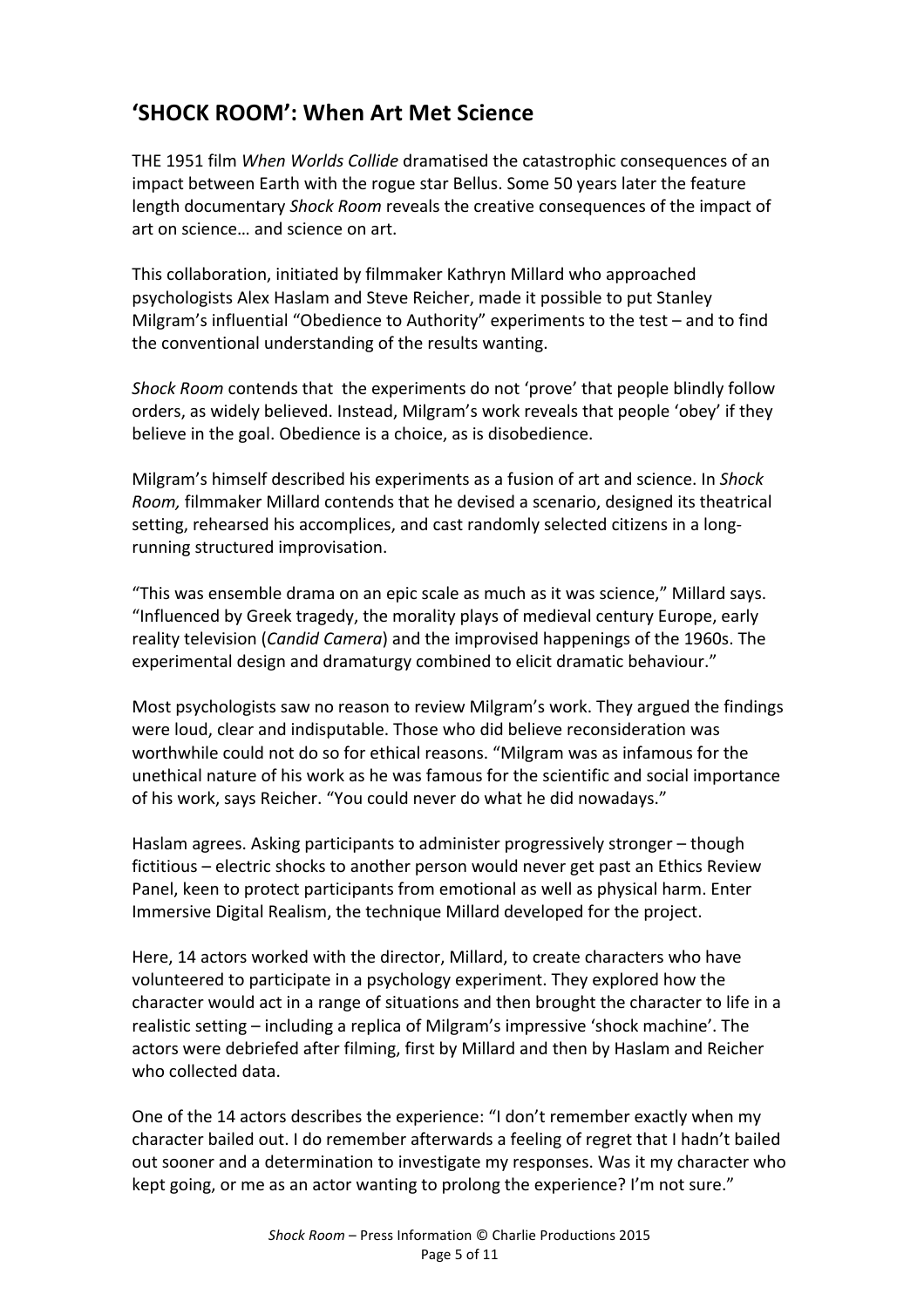Haslam believes that Kathryn Millard's groundbreaking method with actors has the potential to make powerful psychology, as well as compelling films.

All three claim collaborating beyond their expertise enhanced their skills, along with their individual appreciation of the "Obedience to Authority" experiments. Working together clarified Milgram's intellectual strengths and weaknesses. "Milgram was a brilliant experimentalist and a pretty average theorist," says Haslam. '

Above all, their multi-disciplinary approach enabled them to communicate their new views of Milgram's profound legacy in a medium as powerful as his own. Clearly, the sum was greater than the parts, concludes Haslam. "It's three circles: film, psychology and the space in between."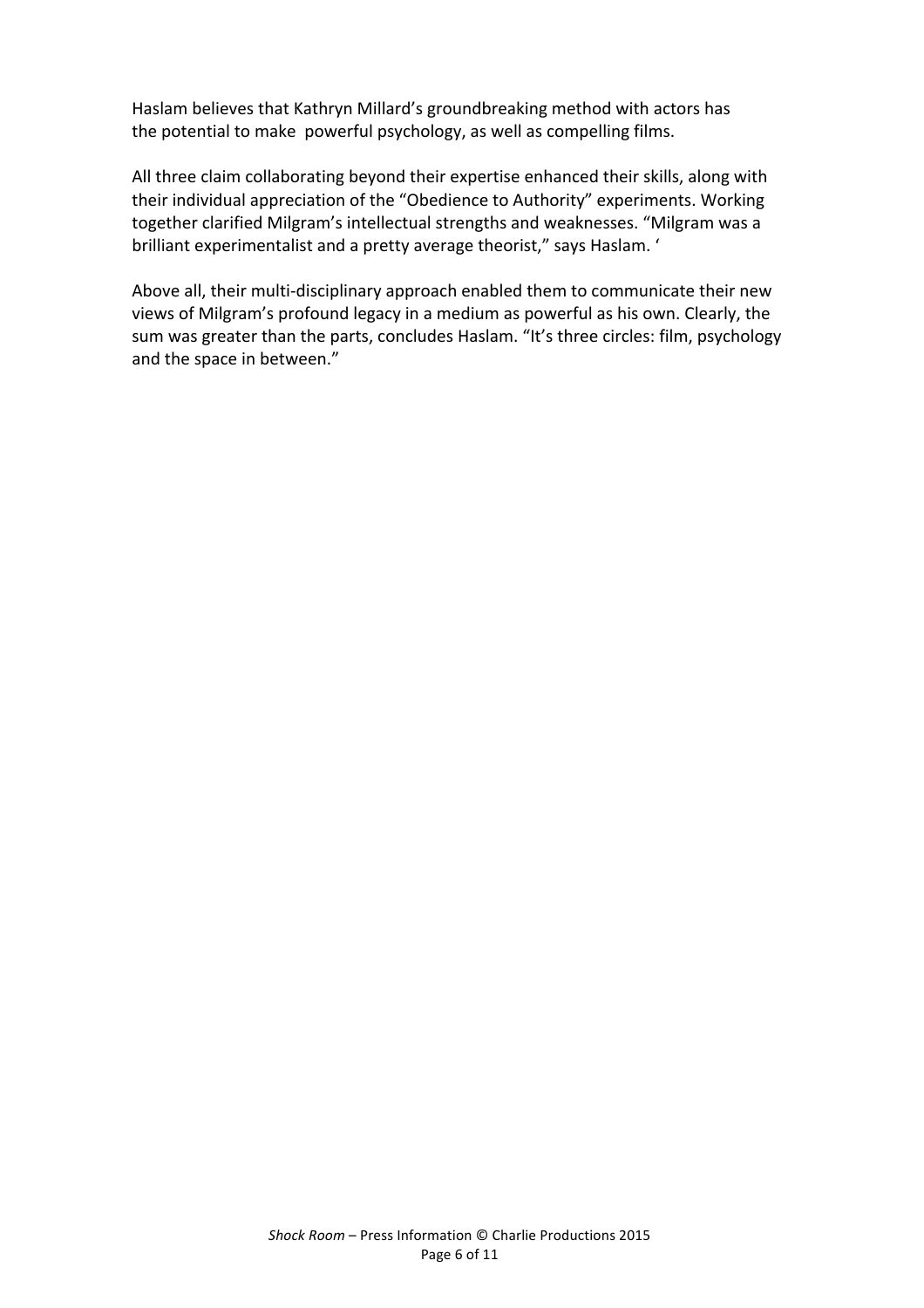#### **CAST & CREW**

**Cast**

**Accomplices of Experimenter** Brandon Burke

**Writer/Producer/Director** Millard **Psychologists Alex Haslam and Steve Reicher Director of Photography** Calvin Gardiner **Sound Recordist Sound Recordist James Currie Editor** Karen Johnson **Lead Artist, Illustration & Animation** Tess Boughton **Composer** Phillip Johnston **Co-Producer** Tom Murray **Executive Producer Craig Deeker Narrator** Kathryn Millard **Production Designer Emma Kingsbury First Assistant Director/Associate Producer** Iqbal Barkat **Boom Operator Boom Operator COLLECT ACCOUNTS Camera Operator/Digital Imaging Technician** Marcus Eckermann **Production Coordinator Coordinator Julia** Scott-Stevenson **Stills (New Haven)** Christopher Sims **Additional Music Additional Music Pat Irwin and Ed Tomney Shock Machine Design/Build** David Mitchell **Post Production Coordinator (Macquarie University)** Marcus Eckermann

**Experimenter** Simon London **Learner** Martin Crewes

Paige Gardiner

**David G.** Caleb Alloway Lana A. **Alice Ansara Helena B. Jeanette Cronin Justin T.** Martin Harper **Harry L.** Graeme McRae **Tom S.** Johnny Nasser **Ian R. Ian R. Ian R. Ian R. Ian R. Ian R. Ian R. Ian R. Ian R. Ian R. Ian R. Ian R. Ian R. Ian R. Ian R. Ian R. Ian R. Ian R. Ian R. Ian R. Ian R. Ian R. Ian R. Ian R. Ian R Sarah R.** Ling-Hsueh Tang **Mark D.** Stephen Wilkinson George M. **Christian Willis**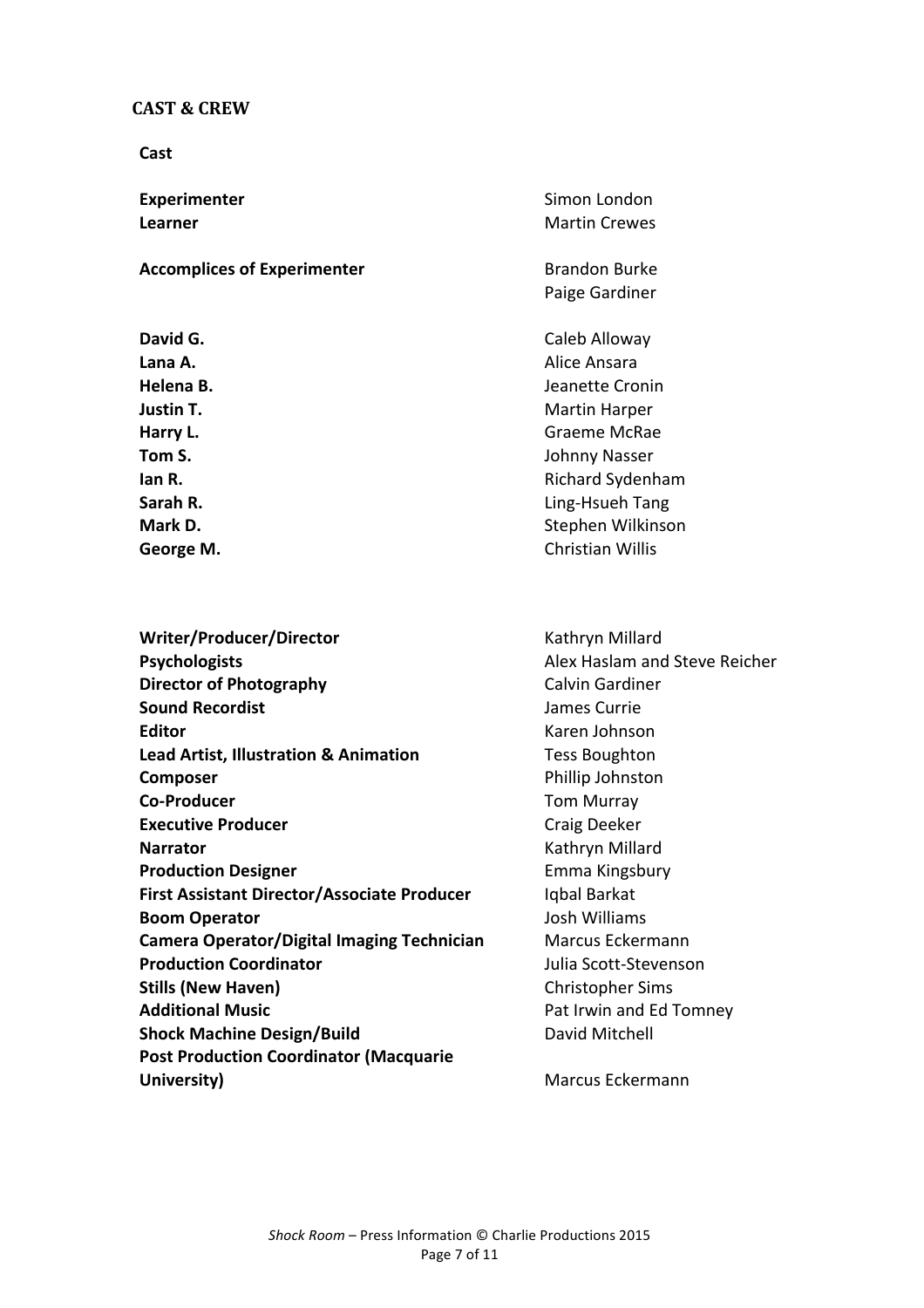**The Gingerbread Man Post Production** 

**Creative Director** Craig Deeker **Lead Artist Tess Boughton Post Production Coordinator** Melina Maraki **Additional Motion Graphics Additional Motion Graphics** Jasmin Danic **Visual Effects Dan Durao** Dan Durao **Colourist Colourist Natalia** Gubareva **Assistant Colourists Colourists** Simon Sdrigotti

**Production Accounting Moneypenny** Moneypenny **Transcripts Holly Robinson Production Interns Robbie Fatt** 

**Voiceover Animation** Christian Charisiou

Chloe Tse **Legals Legals Contract Contract Contract Contract Contract Contract Contract Contract Contract Contract Contract Contract Contract Contract Contract Contract Contract Contract Contract Contract Contract Contract Contr** Frankel Lawyers

> David Scro Holly Robinson Chadielle Fayad Madeleine Day

Matthew Edgerton Ryan Gibson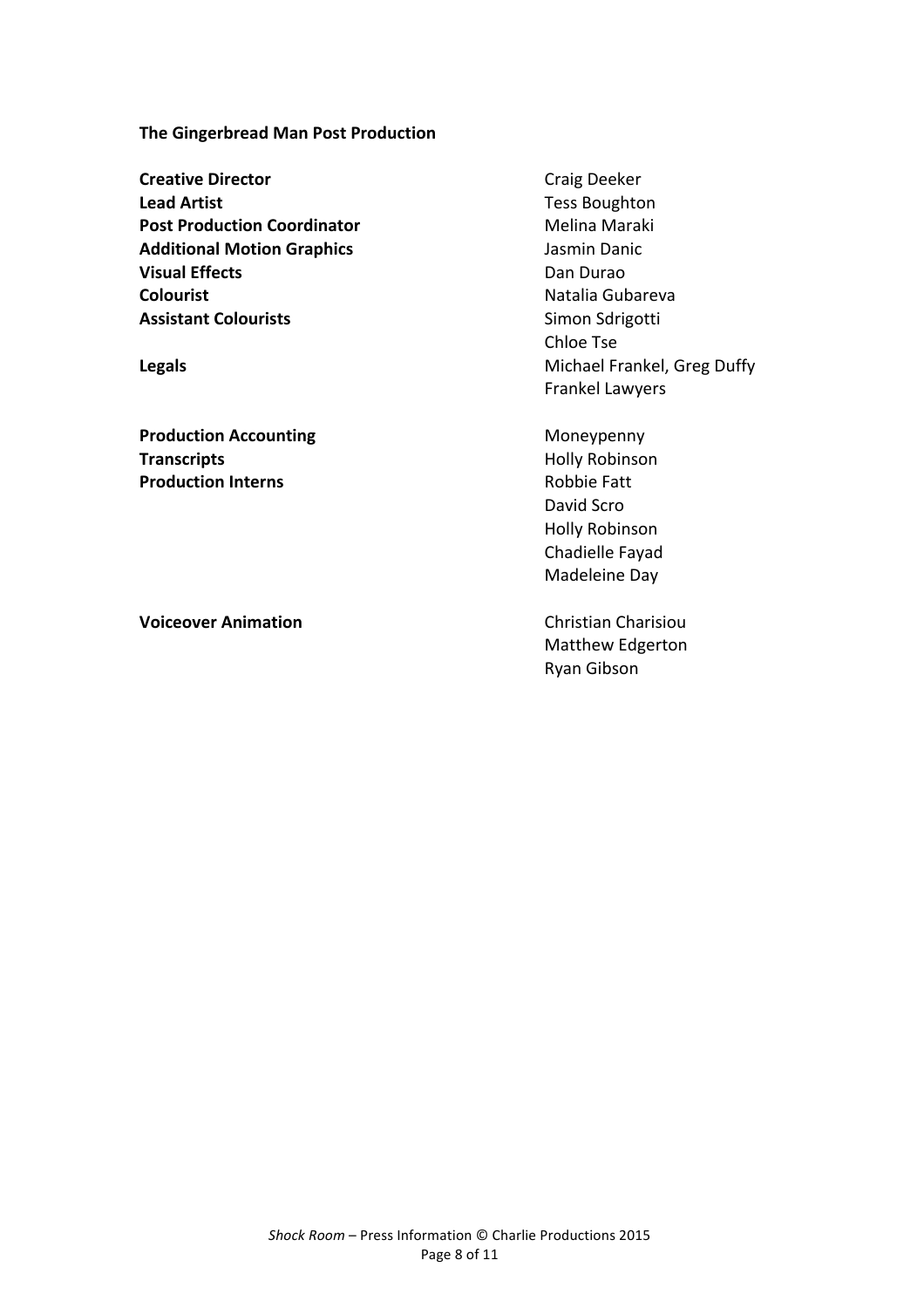# **KEY PERSONNEL**

#### **Kathryn Millard: Writer/Producer/Director**

Kathryn Millard is a writer, filmmaker and dramaturg. Her films are internationally recognised and much awarded. Psychology, mental health, popular fallacies and the afterlife of images are recurring themes in Kathryn's body of work which spans awardwinning feature dramas, documentaries and hybrids. Her films have been selected for dozens of major festivals including Chicago, Sao Paulo, Mill Valley, Pordenone, Astra, Sydney, Melbourne and Brisbane, and have screened at Brooklyn Art Museum and on the Sundance Channel. Major credits include the feature documentary The Boot Cake (2008) the feature dramas *Travelling Light* (2003) and *Parklands* (1996) and the arts documentary *Light Years* (1991). Kathryn is Professor of Screen and Creative Arts at Macquarie University, Sydney.

#### **Alex Haslam: Psychologist**

Alex Haslam is Professor of Psychology and ARC Laureate Fellow at The University of Queensland. He has published widely on leadership, organisational psychology and issues of identity, power, and well being. He is a recipient of the European Association of Social Psychology's Kurt Lewin medal and the British Psychology Society's Award for excellence in teaching psychology.

#### **Steve Reicher: Psychologist**

Steve Reicher is Professor of Social Psychology at the University of St. Andrews. His research focuses on group processes such as leadership, crowd behaviour, and tyranny, challenging the popularly-held notions of crowds as places of irrationality and loss of identity. He is the Chief Editor (with Margaret Wetherell) of the British Journal of Social Psychology.

In 2002, Haslam and Reicher's BBC Prison Studies were broadcast by the BBC as a series, The Experiment. The studies challenged our understanding of how groups and power work.

#### **Calvin Gardiner: Director of Photography**

Calvin Gardiner is one of Australia's most experienced cinematographers. His credits include the telemovies *I Spry* (2010), *The Prime Minister is Missing,* (2008) *Who Killed* Dr. Bogle and Mrs. Chandler (2006), winner of a Logie Award for 'Outstanding Documentary, and *Silent Storm* (2006) nominated for an Australian Film Institute Award for 'Best Cinematography'.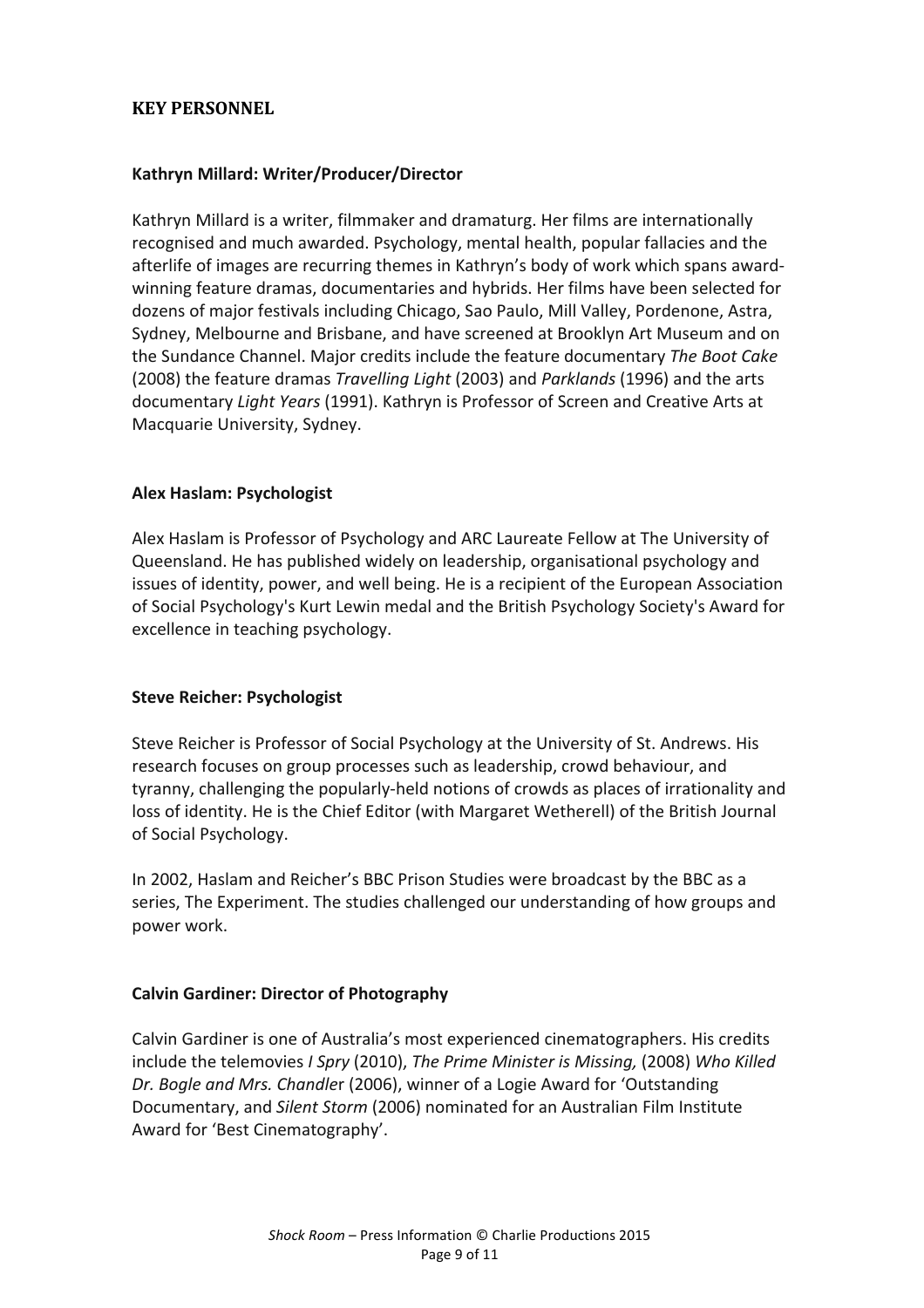#### **James Currie: Sound Recordist**

James Currie has three decades experience in the film industry in location recording and post-production sound. He has worked on many feature films with Rolf de Heer including *Charlie's Country* (2013) *Dr. Plonk* (2007), *Ten Canoes* (2006), *Alexandra's Project* (2003), *The Tracker* (2002), *Bad Boy Bubby* (1993) and *Dingo* for which he won an AFI award for 'Best Sound Track' in 1991. James was awarded 'The Golden Clapper Award for Artistic and Technical Excellence' at the 1993 Venice Film Festival for *Bad Boy Bubby*.

# **Karen Johnson: Editor**

One of Australia's most highly regarded film and television editors, Karen Johnson works across drama and documentary. Her credits include the documentary, *The Last Impresario* (2013), the award-winning documentary *Ochre and Ink* (2012), the feature *Griff the Invisible* (2010), the television documentary series The First Australians (2008), the feature *Beneath Clouds* (2002) and the musical drama-documentary One *Night the Moon (2001).* 

# **Tess Boughton : Illustrator/Animator**

Tess is an Animator/Illustrator and 3D specialist, based at The Gingerbread Man. Since graduating from UTS with an M.A. in Animation, Tess has worked on television series and feature films including *Captain America, Thor, Avengers, Iron Man 2* and *Tomorrow When the War Began.*

#### **Emma Kingsbury: Production Designer**

Emma works across theatre, film, television and music video. Her recent credits include *The Baulkham Hills African Ladies Troupe* (Belvoir), *Return To Earth* (Griffin Theatre Company), *I Have Had Enough* (Sydney Chamber Opera), *Nightbook* (Can You See Me? Theatre), *The Criminals* (Old 505) and *Two By Two* (45 Downstairs).

#### **Keith Thompson: Script Consultant**

Keith Thompson is an eight-time (Australian Writers' Guild) AWGIE Award winning screenwriter. His recent credits include the features *The Sapphires* (2012) and *Clubland* (2006) which screened at Cannes and Sundance respectively. ABC TV Script Executive for the first series of Geoffrey Atherden's *Grass Roots*, Keith has written extensively for television. Keith has been a script editor on over 25 produced feature films. He is currently Head of Creative at Goalpost Pictures, Australia.